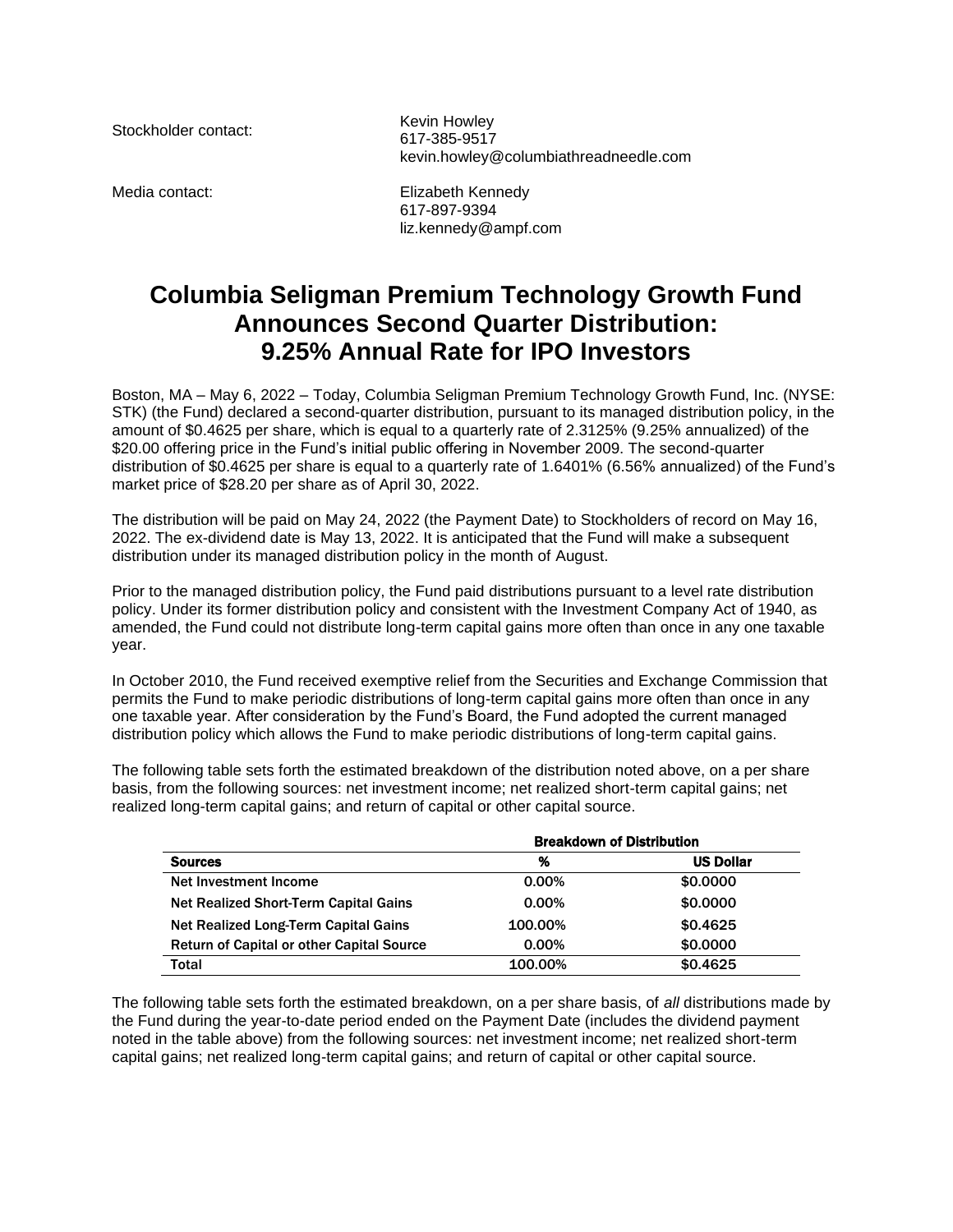|                                                  | <b>Breakdown of All Distributions Paid Through</b>   |                  |  |
|--------------------------------------------------|------------------------------------------------------|------------------|--|
|                                                  | <b>Year-To-Date Period Ended on the Payment Date</b> |                  |  |
| <b>Sources</b>                                   | %                                                    | <b>US Dollar</b> |  |
| Net Investment Income                            | $0.00\%$                                             | \$0.0000         |  |
| Net Realized Short-Term Capital Gains            | $0.00\%$                                             | \$0.0000         |  |
| Net Realized Long-Term Capital Gains             | 100.00%                                              | \$0.9250         |  |
| <b>Return of Capital or other Capital Source</b> | $0.00\%$                                             | \$0,0000         |  |
| Total                                            | 100.00%                                              | \$0.9250         |  |

Historically, the Fund has distributed more than its income and net realized capital gains, which has resulted in Fund distributions substantially consisting of return of capital or other capital source. A return of capital may occur, for example, when some or all of the money that you invested in the Fund is paid back to you. A return of capital distribution does not necessarily reflect the Fund's investment performance and should not be confused with "yield" or "income." As of the payment date of the current distribution, all Fund distributions paid in 2022 (as estimated by the Fund based on current information) are from the earnings and profits of the Fund and not a return of capital. This could change during the remainder of the year, as further described below.

The amounts, sources and percentage breakdown of the distributions reported above are only estimates and are not being provided for, and should not be used for, tax reporting purposes. The actual amounts, sources and percentage breakdown of the distribution for tax reporting purposes, which may include return of capital, will depend upon the Fund's investment experience during the remainder of its fiscal year and may be subject to changes based on tax regulations.

*The following table sets forth (i) the average annual total return of a share of the Fund's common stock at net asset value (NAV) for the 5-year period ended April 30, 2022 and (ii) the Fund's annualized distribution rate, for the same period, expressed as a percentage of the NAV price of a share of the Fund's common stock at April 30, 2022.* 

| Average Annual Total NAV Return for the 5-year Period Ended April 30, 2022                                               | 18.22% |
|--------------------------------------------------------------------------------------------------------------------------|--------|
| Annualized Distribution Rate as a Percentage of April 30, 2022 NAV Price<br>(For the 5-year Period ended April 30, 2022) | 7.30%  |

*The following table sets forth (i) the average annual total return of a share of the Fund's common stock at net asset value (NAV) for the period since inception of Fund investment operations through the period noted and (ii) the Fund's annualized distribution rate, for the same period, expressed as a percentage of the NAV price of a share of the Fund's common stock at April 30, 2022. Average annual total return of a share of the Fund's common stock at NAV for the period since inception of Fund Investment operations through the period noted includes the 4.50% sales load assessed to IPO investors.*

| Average Annual Total NAV Return for the Period Since Inception of Investment<br>Operations (November 30, 2009) Through April 30, 2022                                               | 14.60% |
|-------------------------------------------------------------------------------------------------------------------------------------------------------------------------------------|--------|
| Annualized Distribution Rate as a Percentage of April 30, 2022 NAV Price<br>(For the Period Since Inception of Investment Operations (November 30, 2009)<br>through April 30, 2022) | 6.85%  |

*The following table sets forth (i) the cumulative total return (at NAV) of a share of the Fund's common stock for the year-to-date period ended April 30, 2022 and (ii) the Fund's distribution rate,*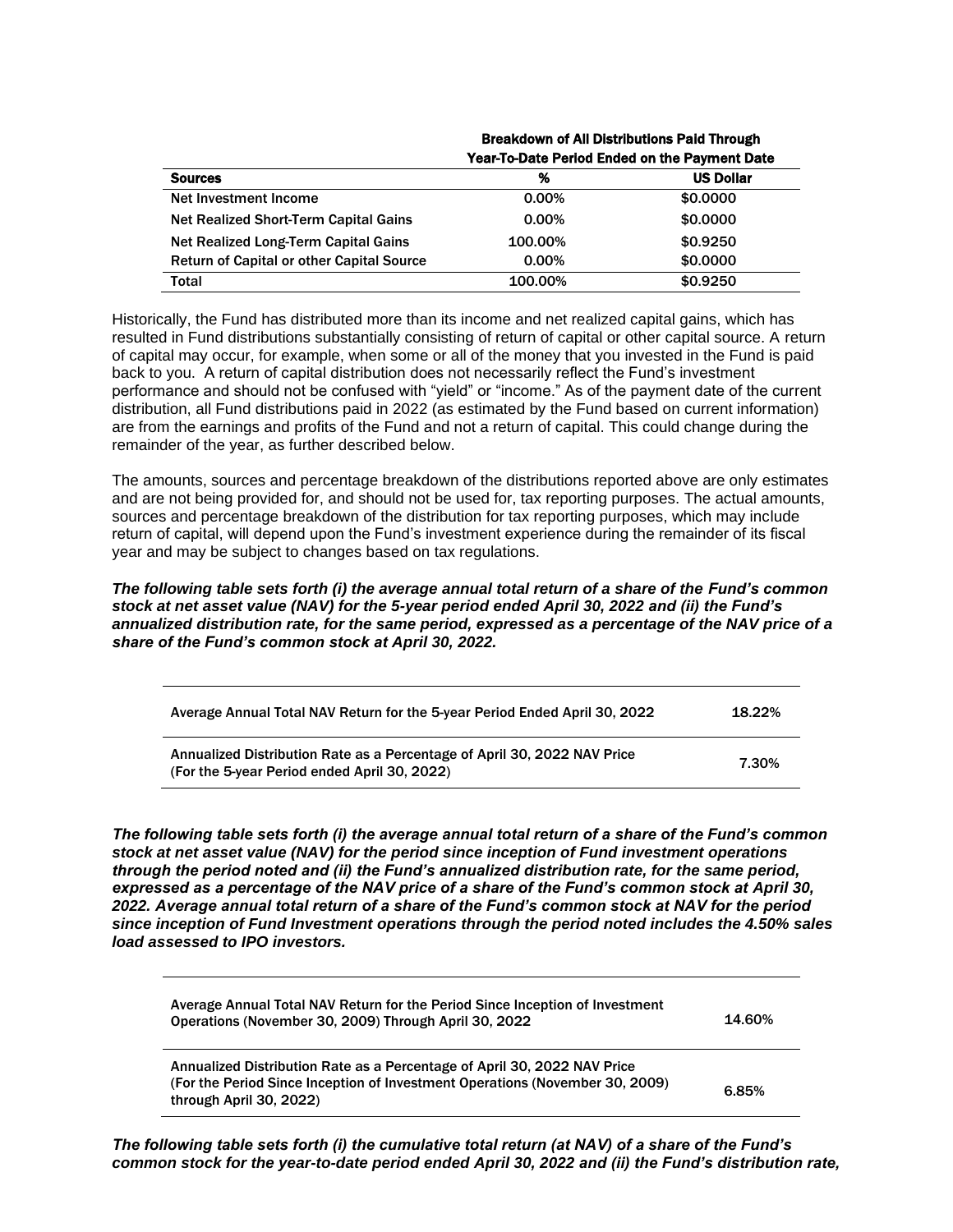*for the same period, expressed as a percentage of the NAV price of a share of the Fund's common stock at April 30, 2022.*

| Cumulative Total NAV Return for the Year-to-Date Period Ended April 30, 2022                                        | 18.32% |
|---------------------------------------------------------------------------------------------------------------------|--------|
| Distribution Rate as a Percentage of April 30, 2022 NAV Price<br>(For the Year-to-Date Period Ended April 30, 2022) | 1.62%  |

You should not draw any conclusions about the Fund's investment performance from the amount of the distributions noted in the tables above or from the terms of the Fund's distribution policy.

The Fund or your financial professional will send you a Form 1099-DIV for the calendar year that will tell you how to report these distributions on your US federal income tax return. For tax purposes, the Fund is required to report unrealized gains or losses on certain non-US investments as ordinary income or loss, respectively. Accordingly, the amount of the Fund's total distributions that will be taxable as ordinary income may be different than the amount of the distributions from net investment income reported above.

The Board may change the Fund's distribution policy and the amount or timing of the distributions, based on a number of factors, including, but not limited to, the amount of the Fund's undistributed net investment income and net short- and long-term capital gains and historical and projected net investment income and net short- and long-term capital gains.

The Fund is a closed-end investment company that trades on the New York Stock Exchange.

## **Past performance does not guarantee future results.**

## Important Disclosures:

*Investors should consider the investment objectives, risks, charges, and expenses of the Fund carefully before investing. You can obtain the Fund's most recent periodic reports and other regulatory filings by contacting your financial advisor or visiting www.columbiathreadneedleus.com. These reports and other filings can also be found on the Securities and Exchange Commission's EDGAR Database. You should read these reports and other filings carefully before investing.*

The Fund expects to receive all or some of its current income and gains from the following sources: (i) dividends received by the Fund that are paid on the equity and equity-related securities in its portfolio; and (ii) capital gains (short-term and long-term) from option premiums and the sale of portfolio securities. It is possible that the Fund's distributions will at times exceed the earnings and profits of the Fund and therefore all or a portion of such distributions may constitute a return of capital as described below. A return of capital is a return of your original investment. A return of capital distribution does not necessarily reflect the Fund's investment performance and should not be confused with "yield" or "income." You should not draw any conclusions about the Fund's investment performance from the amount of this distribution or from the Fund's distribution policy.

Distributions that qualify as a return of capital are a return of some or all of your original investment in the Fund. A return of capital reduces a stockholder's tax basis in his or her shares. Once the tax basis in your shares has been reduced to zero, any further return of capital may be taxable as capital gain. Shareholders should consult their tax advisor or tax attorney for proper treatment.

Distributions may be variable, and the Fund's distribution rate will depend on a number of factors, including the net earnings on the Fund's portfolio investments and the rate at which such net earnings change as a result of changes in the timing of, and rates at which, the Fund receives income from the